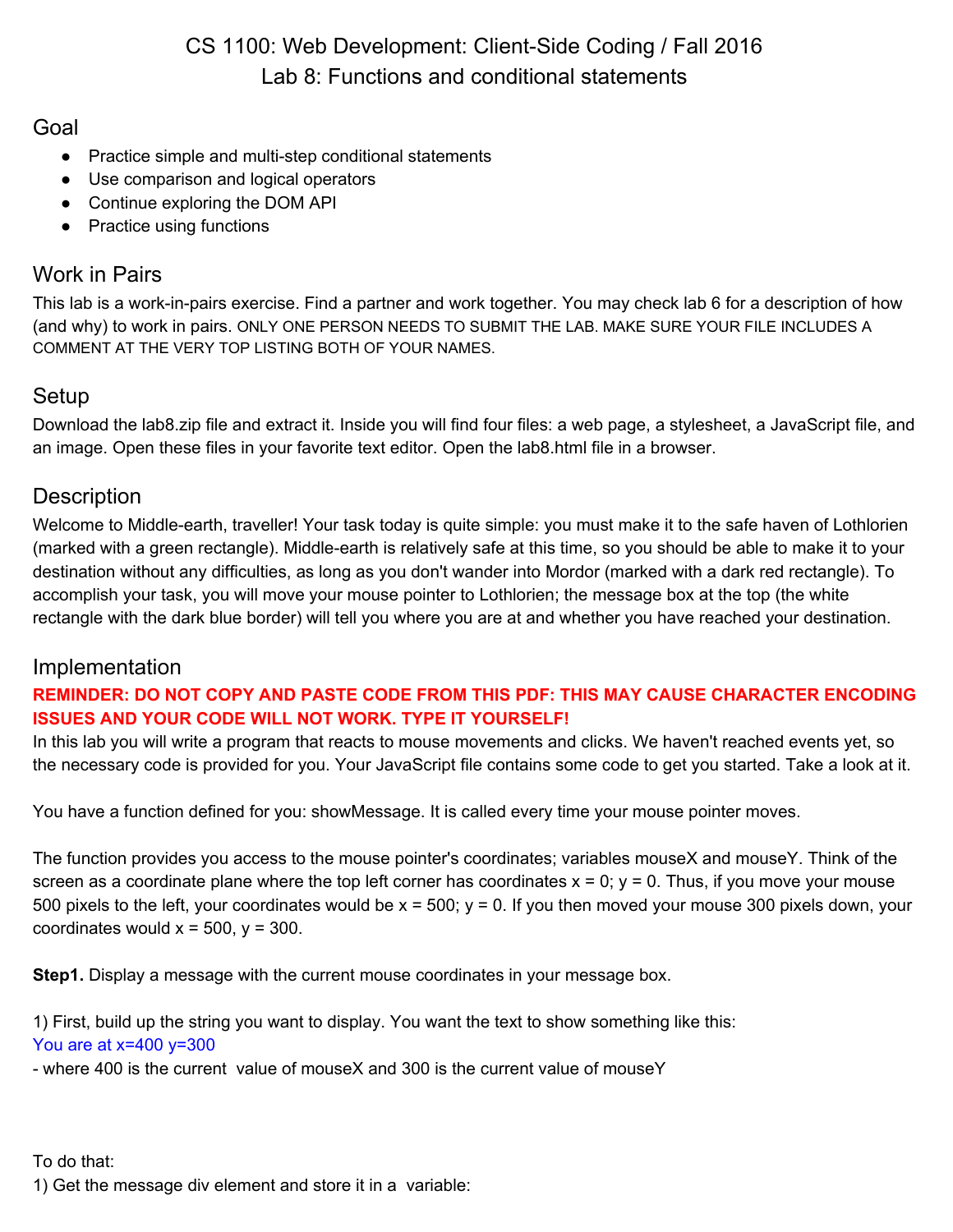var messageBox = document.querySelector("#message");

```
2) Build up the string you want to display:
var text = "You are at x=" + mouseX + "y=" + mouseY;
```
3) Use the innertText property to assign your string to the message div: messageBox.innerText = text;

Now test it! Save your file, refresh your page and start moving your mouse. Your message box will be showing your current coordinates.

**Step 2.** Now let's check to see whether you (or the traveller you are guiding through the perilous wilderness of Middle-earth) are in Lothlorien. If so - say so in your message box; otherwise - say something else. For example:

if you are in Lothlorien, your message box will display this: You are at x=600 y=400. You have reached Lothlorien!

If not: You are at x=100 y=200. You are still on your way...

How do you do this? First, let's get the coordinates of Lothlorien! We really need just these four values:

- 1. the x coordinate of its top left corner
- 2. the y coordinate of its top left corner
- 3. its width
- 4. its height

Here's how you get them:

var target = document.querySelector("#lothlorien");  $var targetX = target.$ offsetLeft; var targetY = target.offsetTop; var targetWidth = target.clientWidth; var targetHeight = target.clientHeight;

Now you know everything you need about: (a) where your mouse is; and (b) where it should be.

How do you check if it is within the target rectangle? What does within, or *inside* really mean here? Think in terms of coordinates...

Here's one possible approach: your mouse pointer is inside Lothlorien if:

- 1. your mouse X coordinate is greater than Lothlorien's left border's X coordinate, **AND**
- 2. your mouse X coordinate is less than Lothlorien's right border's X coordinate, **AND**
- 3. your mouse Y coordinate is greater than Lothlorien's top border's Y coordinate, **AND**
- 4. your mouse Y coordinate is less than Lothlorien's bottom borders Y coordinate.

But we don't know the values for conditions 2 and 4! But we know the width and height of the target rectangle! So the right X coordinate is  $X + \text{width}$ ; and the bottom Y coordinate is Y + height!

For simplicity, let's assign each of these conditions to a variable: